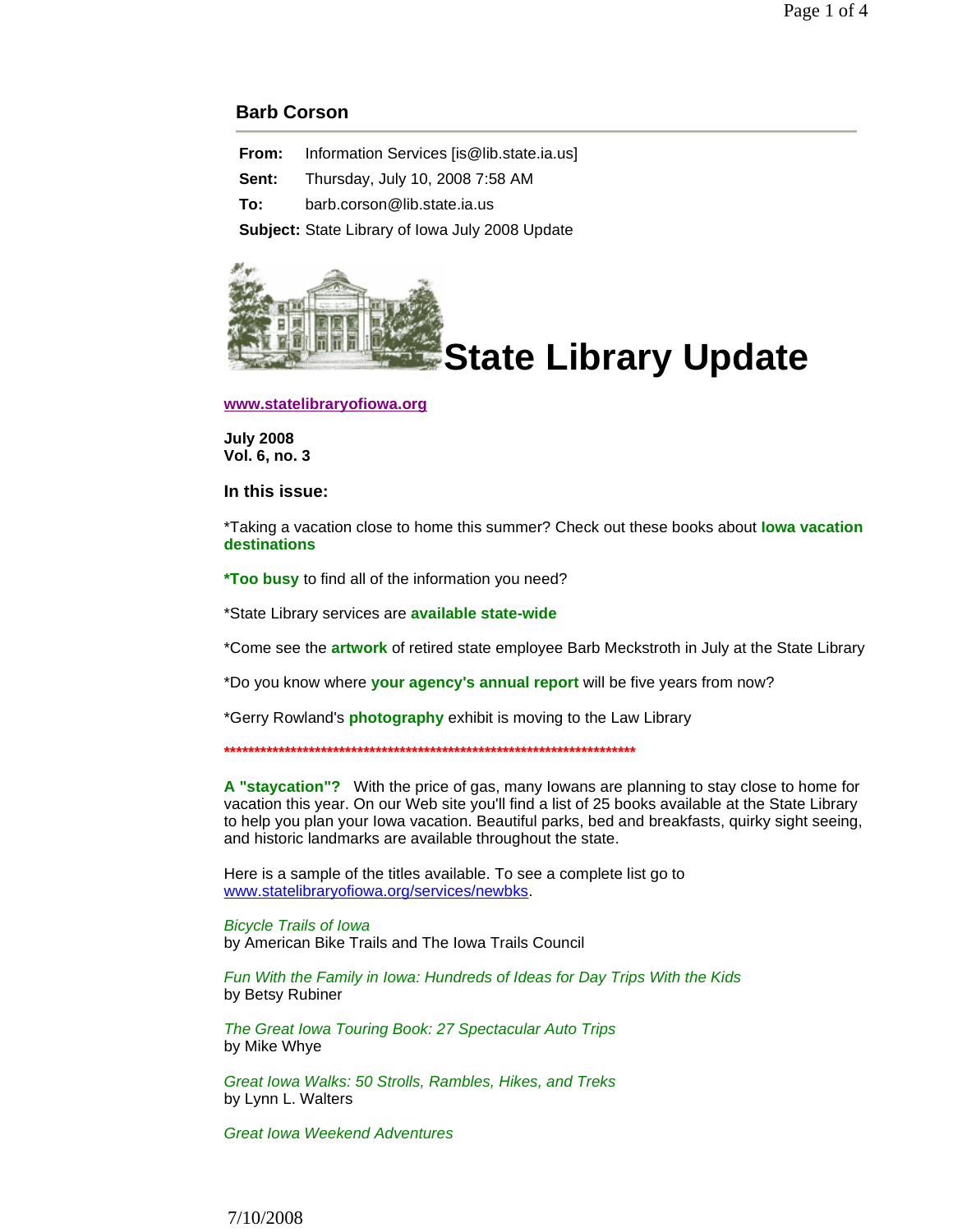by Mike Whye

Iowa Underground: A Guide to the State's Subterranean Treasures by Greg A. Brick

Oddball Iowa: A Guide to Some Really Strange Places by Jerome Pohlen

Paddling Iowa: 96 Great Trips by Canoe and Kayak by Nate Hoogeveen

If you don't have a State Library card go to our Web site at www.statelibraryofiowa.org and click on "Get a State Library Card" in the left sidebar.

## Too Busy? No Time to:

- \* Find lowa demographic information?
- \* Track down a specific journal article/s?
- \* Research a new trend in your area of expertise?
- \* Find out how a new law will affect your program?

We can help you look good! State Library information experts are standing by.

Contact us: 515-281-4102 800-248-4483 is@lib.state.ia.us www.statelibraryofiowa.org

## Don't live in Des Moines? No problem.

The State Library can help you wherever you are in the great state of lowa. Our patrons are located in cities and towns, large and small, all across lowa.

Full-text journal articles, reference information and much more are available at www.statelibraryofiowa.org/services/resources from any computer with Internet access and your State Library card number.

Our catalog is on our Web site at www.state.libraryofiowa.org. State employees can request that any item we own be sent to them. Fill out a request form for materials we don't own at www.statelibraryofiowa.org/services/bkrequest and we'll get them to you ... anywhere in the state.

## Retired state employee, Barb Meckstroth, will have an exhibit in the State Library in July.

Barb says this about her work, "I took several art courses in college, but never became a serious artist until recently. I have struggled to discover the true artist within, trying out a variety of techniques and styles and studying other artists' work. Eventually I developed my own personal style. I have a great love of drama and color, and enjoy creating a vivid interchange of shape and hue on paper and canvas."

Barb's colorful work will be on display during July. The State Library is located in the Ola Babcock Miller Building at the corner of E. 12th and Grand Ave. The building is open 8-4:30, Monday-Friday.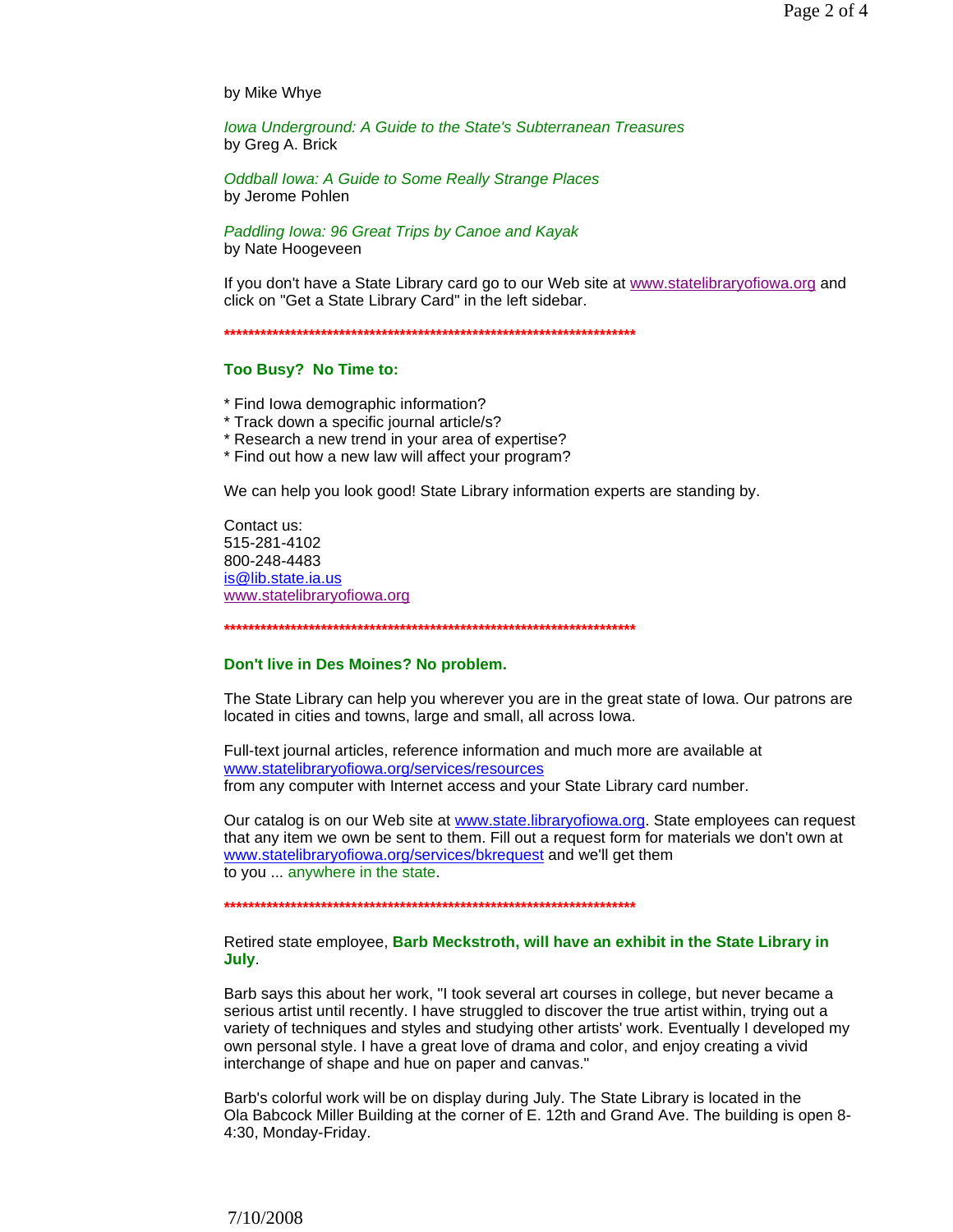For more information go to http://www.statelibraryofiowa.org/services/bmeckstroth.

**\*\*\*\*\*\*\*\*\*\*\*\*\*\*\*\*\*\*\*\*\*\*\*\*\*\*\*\*\*\*\*\*\*\*\*\*\*\*\*\*\*\*\*\*\*\*\*\*\*\*\*\*\*\*\*\*\*\*\*\*\*\*\*\*\*\*\*\***

Staff in your agency will put in a lot of work to create **this year's annual report**. The purpose is to tell Iowans how your agency has served them. Do you know where that report will be five years from now?

**Erased** from your Web site when you run out of RAM? **Tossed** from the storeroom when it gets too crowed?

**Don't let this happen!** There is an easy solution. Send a copy of your annual reports, fiscal reports and other documents - that are vital to Iowans - to the State Library for permanent access. We accept paper and electronic documents, and we will make them available to Iowans for you.

Send five paper copies to:

State Library Depository Program 1112 E. Grand Ave. Miller Building Des Moines, IA 50319

For information contact: Karen Kemnitz, 515-281-6812, karen.kemnitz@lib.state.ia.us

To deposit electronic versions of your documents contact: Margaret Noon, 515-281-4315, margaret.noon@lib.state.ia.us

To see if we have your documents go to **our catalog** at http://iowa.ipac.dynixasp.com/ for paper documents and **Iowa Publications Online** at http://publications.iowa.gov/ for electronic documents.

**\*\*\*\*\*\*\*\*\*\*\*\*\*\*\*\*\*\*\*\*\*\*\*\*\*\*\*\*\*\*\*\*\*\*\*\*\*\*\*\*\*\*\*\*\*\*\*\*\*\*\*\*\*\*\*\*\*\*\*\*\*\*\*\*\*\*\*\***

Take a break and view some **breathtaking photography**. Retired State Library employee Gerry Rowland's photographs will be on exhibit at the State Law Library during the month of July. Located on the second floor of the State Capitol, the Law Library is open 8:00-4:30, Monday-Friday. For more information go to http://www.statelibraryofiowa.org/services/grphoto.

**\*\*\*\*\*\*\*\*\*\*\*\*\*\*\*\*\*\*\*\*\*\*\*\*\*\*\*\*\*\*\*\*\*\*\*\*\*\*\*\*\*\*\*\*\*\*\*\*\*\*\*\*\*\*\*\*\*\*\*\*\*\*\*\*\*\*\*\***

**Other services** that the State Library provides **free** of charge:

\* Looking for a **quiet place away** from the distractions of your office? Want to use a **computer during your lunch hour**? The State Library offers computer workstations or free wireless Internet access and a comfortable, quiet place to work or study. We're located in the Ola Babcock Miller Building at E. 12th and Grand Ave. in Des Moines. Hours are 8:00 am-4:30 pm, Monday-Friday.

\* The State Law Library offers **free access to online legal information** through the Westlaw databases. Staff is available to help you with legal research. The Law Library is located on the second floor of the State Capitol Building at 1007 E. Grand Ave. in Des Moines. Hours are 8:00-4:30, Monday-Friday.

Barbara Corson Program Director for Library Services

7/10/2008